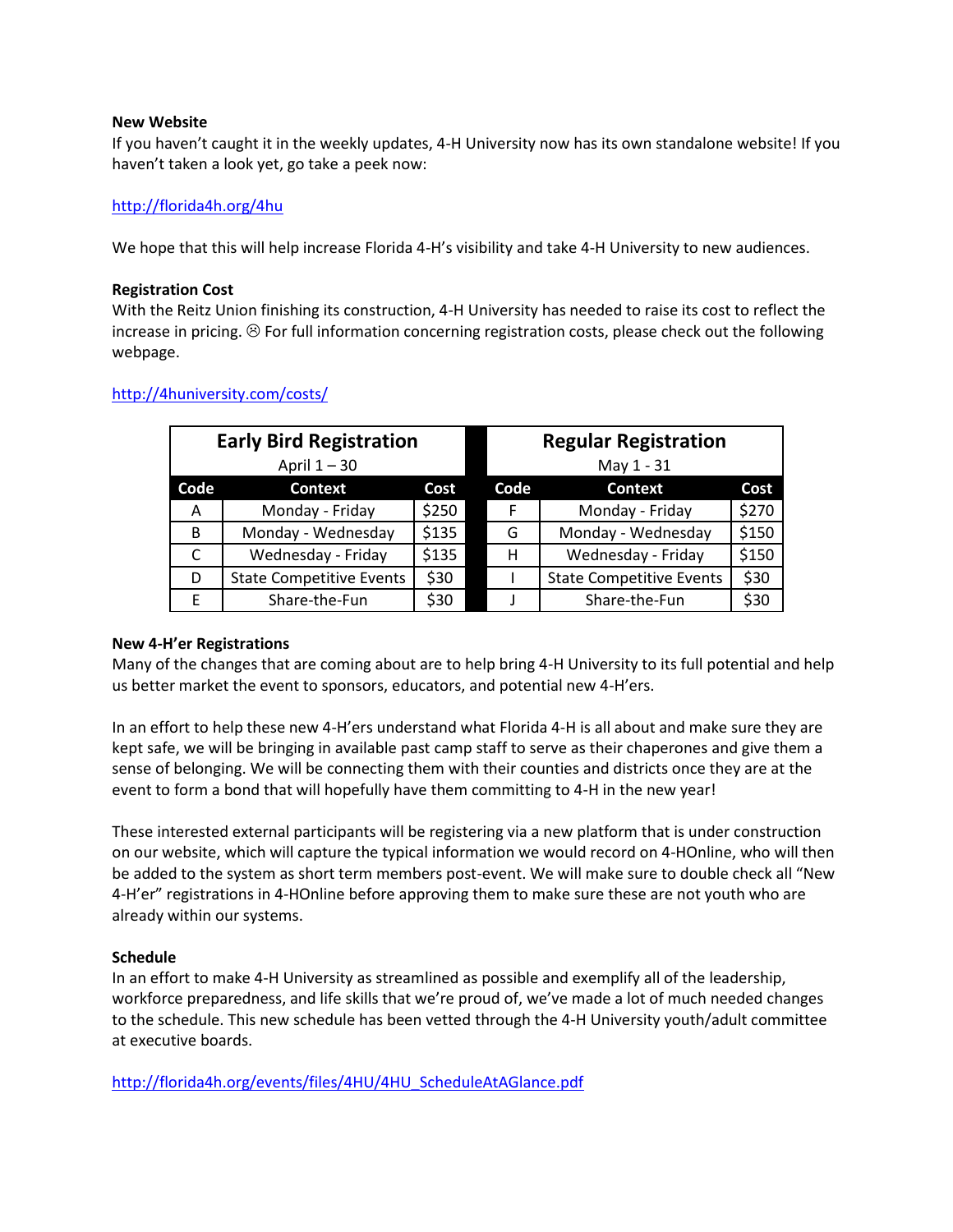Some of the biggest changes:

- Competitive Events are being moved to late afternoon on Monday (more information below)
- State Awards and Recognition interviews are being moved to Tuesday
- Gator Pit and a College/Career Fair have been added to Tuesday (more information below)
- Instead of nightly floor meetings, we will be holding District Reflections at the end of the night to enable youth and adults to reflect on their day prior to departure to the dorms
- We've went from 4 workshop opportunities throughout the week to 5

### **Workshops Requests**

The workshop submission form is now live! If you have a workshop that you would like to host at 4-H University, please fill out the below form to the best of your ability. We welcome all creative and educational outlets!

## [https://ufl.qualtrics.com/SE/?SID=SV\\_7PcY9zytoJOiMKh](https://ufl.qualtrics.com/SE/?SID=SV_7PcY9zytoJOiMKh)

Workshop submission forms do not to be completed in their entirety. If needed, you are welcome to file a placeholder with workshop title and description so that we are aware of your interest and can follow up at a later time.

Additionally, every year we hear of many great opportunities on campus or in the surrounding Gainesville community for potential workshops. If you have such an idea or resource, please share the attached letter and workshop submission link. For your convenience we've also attached a draft email that you can copy and paste into the body of your message. If you would rather the State Headquarters reach out directly, please respond to this email with the name, email address, phone number, and idea behind this potential opportunity and we will connect with them directly!

### **Competitive Events**

As previously stated, we are moving Competitive Events from Tuesday morning to Monday late afternoon, starting at 3:00PM. For those counties on the far ends of the state, we will be making an effort to make sure all youth involved in Competitive Events will be placed last on the schedule in their rooms to allow more time for transportation, if an issue were to arise.

Furthermore, with the Reitz Union finishing its construction all competitive events will now be held at the Union and should be easy to disperse and gain access to.

### **Dorm Update**

On the heels of the Reitz Union finishing it's construction, more good news has come our way! This year we should be able to accommodate all participants in Hume, where our females have been for the last two years. Construction has finished for a new dorm on campus, freeing up the Hume dorm rooms for as many as 540 participants.

### **Early Arrivals**

Moreover, if your delegation would like to arrive early to 4-H University, you are fully welcome to! Early arrivals will cost \$32 per person for the additional night in the dorms. Counties and districts will need to supply their own chaperones to supervise their delegation and will also need to feed them on their own as well.